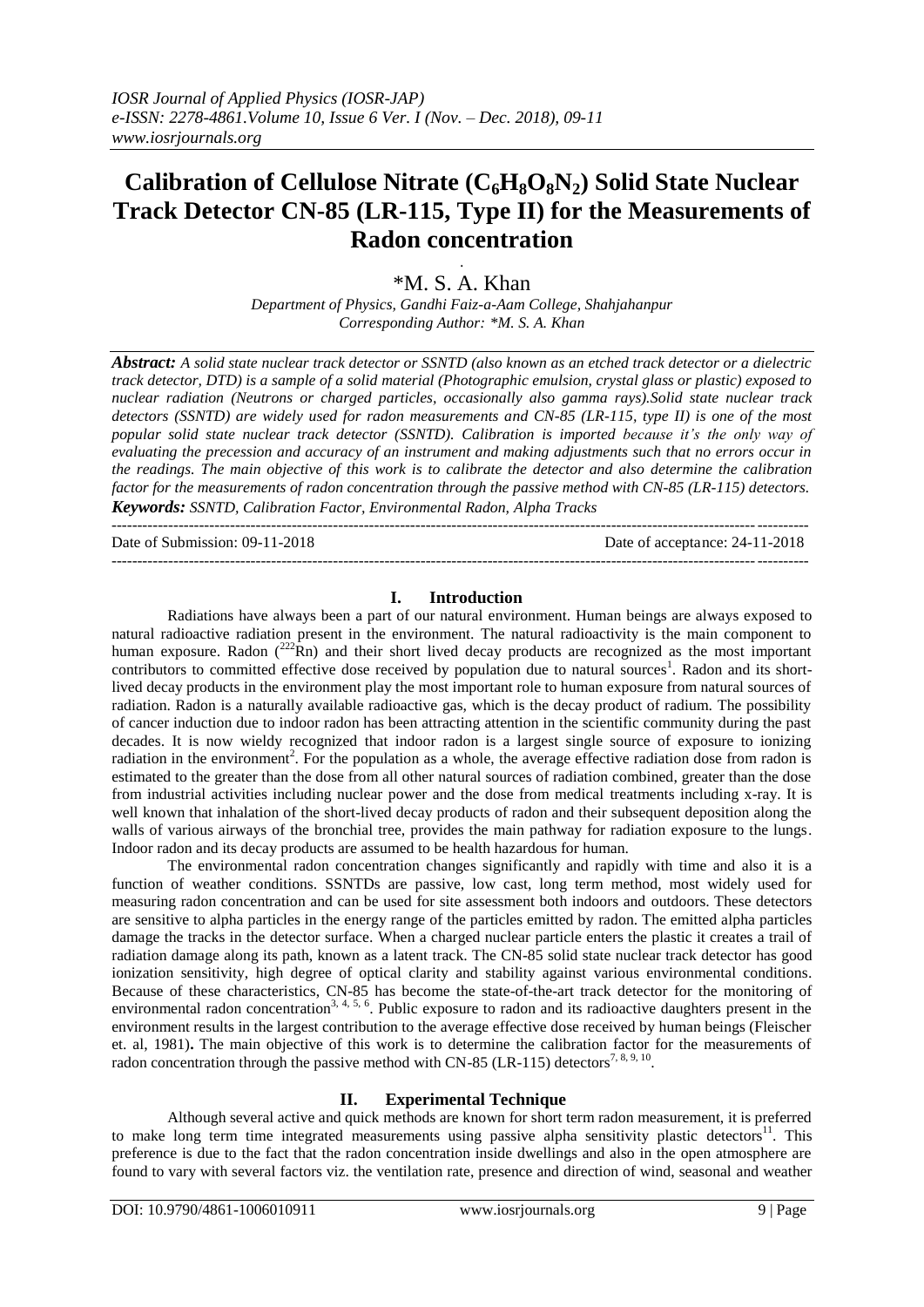conditions etc. The short term measurement does not give a value which may be taken as representative for calculating the average effective dose equivalent needed for the assessment of health hazards likely to be caused by constant inhalation of radon and its daughters. Long-term radon measurements with active devices are very tedious and expensive. The choice of the passive, relatively simple and less expensive. Plastic track detectors are evidently more advantageous. It is also facilitates data collection at several locations simultaneously.CN-85(LR-115, type II) plastic detector is considered more suitable for radon concentration measurement. The experimental setup for the calibration of CN-85 (LR-115, type II) solid state track detector is shown in the figure 1.The CN-85 detector was put in and adopted Luca cell and exposed to standard radon concentration through the Pylon Model RN-150 flow through gas source during approximately four to five days<sup>12, 13, 14, 15</sup>. The RN-150 contains a solid radium  $(^{226}Ra)$  source. It provides 100% emanation to radon gas source when the ambient temperature and pressure are respectively lies between -20 $\degree$ C & 50 $\degree$ C and between 0 & 3 atmospheres. When equilibrium is reached, the Pylon source dispenses a standard radon concentration of 15.2  $k\overline{Bgm}^{-3}$  into the adapted Lucas cell with a CN-85 detector. The Rn-150 is operated with a vacuum hand pump. Under different atmospheric pressure, a precision manometer is provided for cross calibration with vacuum gauge.

After the completion of exposure time the detectors were, were etched for two hours in 2.5N NaOH solution maintained at  $60^{\circ}$ C in constant temperature bath and scanned in the laboratory for the track density using spark counter. The measured track densities for indoor radon, is then converted into radon activity concentrations (Bqm<sup>-3</sup>) by applying the calibration factor for LR-115 type II bare detector. For the calculation of radon concentration, it is necessary to know the track density (track per  $cm<sup>2</sup>$  in detector surface), the exposure time and the calibration factor that converts the track density to radon concentration.



**Figure 1:** Experimental setup for the calibration of CN-85 SSNTD

The calibration factor was determined through the relation between standard radon concentration, track density and exposure time

$$
K\!\!=\rho\!/ (C_{Rn}\,.\,T)
$$

Where K is known as sensitivity factor or calibration factor,  $C_{Rn}$  is the Standard radon concentration in Becquerel per cubic meter (Bqm<sup>-3</sup>),  $\rho$  is the track density in track per square cm (tr.kcm<sup>-2</sup>) and T is the time of exposure in days.

## **III. Result and Discussion**

The calibration factor "K" for CN-85(LR 115, Type-II) detector was calculated using equation (1). Four solid state nuclear track detectors (SSNTD) were exposed to the standard radon concentration. The average value of the calibration factor "K" and its standard deviation are given in the table 1.The calibration factor was found 2.84×10<sup>-2</sup>±4.52×10<sup>-3</sup> tracks cm<sup>-2</sup>Per Bqm<sup>-3</sup>d, 2.78×10<sup>-2</sup>±4.49×10<sup>-3</sup> tracks cm<sup>-2</sup>Per Bqm<sup>-3</sup>d, 2.90×10<sup>-2</sup><br><sup>2</sup>±4.53×10<sup>-3</sup> tracks cm<sup>-2</sup>Per Bqm<sup>-3</sup>d and 2.87×10<sup>-2</sup>±4.53×10<sup>-3</sup> tracks cm<sup>-2</sup>Per Bqm<sup>-3</sup>d for s sample 3 and sample 4 respectively with an average value of  $2.847 \times 10^{-2} \pm 4.52 \times 10^{-3}$  tracks cm<sup>-2</sup> Per Bqm<sup>-3</sup>d. The result obtained shows a good agreement with other literature values for the same type detector<sup>16, 17</sup>.